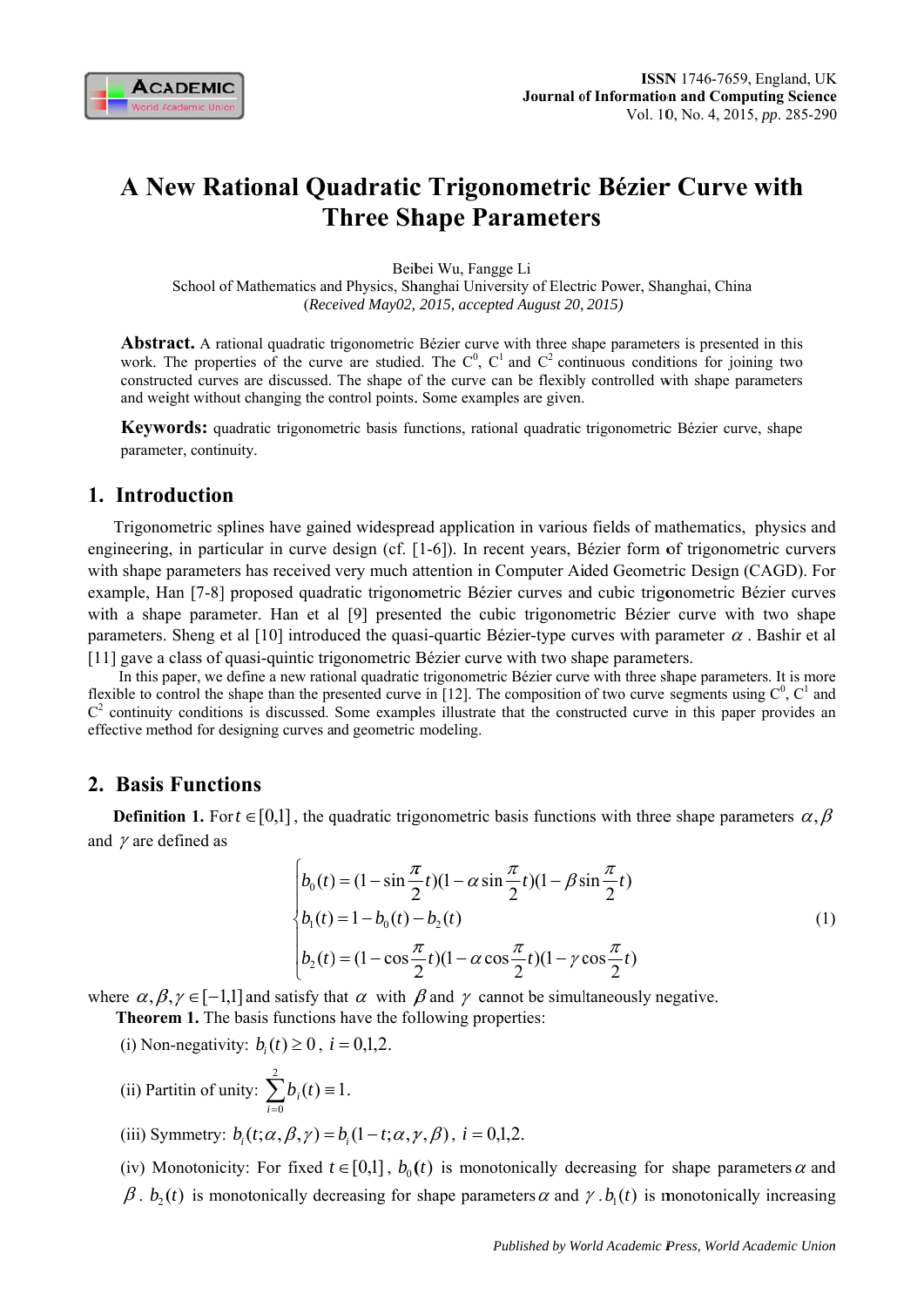respectively for shape parameters  $\alpha$ ,  $\beta$  and  $\gamma$ .

(v) Properties at the endpoints:

$$
b_0(0) = 1, b_1(0) = 0, b_2(0) = 0;
$$
  
\n
$$
b_0(1) = 0, b_1(1) = 0, b_2(1) = 1;
$$
  
\n
$$
b_0(0) = -\frac{\pi}{2}(1 + \alpha + \beta), b_1(0) = \frac{\pi}{2}(1 + \alpha + \beta), b_2(0) = 0;
$$
  
\n
$$
b_0(1) = 0, b_1(1) = -\frac{\pi}{2}(1 + \alpha + \gamma), b_2(0) = \frac{\pi}{2}(1 + \alpha + \gamma).
$$

**Proof.** The results immediately follow from the defintion of the basis functions (1).

Fig. 1 shows the curves of the quadratic trigonometric basis functions for  $\alpha = 0, \beta = -1, \gamma = 1$  (solid lines), for  $\alpha = 1, \beta = 0, \gamma = 0$  (short dashed lines), and  $\alpha = -1, \beta = 1/2, \gamma = 1$  (long dashed lines), respectively.



Fig. 1: The quadratic trigonometric basis functions.

#### **3. The RQTB Curve**

**Definition 2.** Given that  $P(x) = 0,1,2$  are three control points in  $R<sup>d</sup>(d = 2,3)$ ,

$$
R(t) = \frac{b_0(t)P_0 + b_1(t)P_1\omega + b_2(t)P_2}{b_0(t) + b_1(t)\omega + b_2(t)}, \quad t \in [0,1]
$$
\n(2)

is called the rational quadratic trigonometric Bézier (RQTB, for short) curve with three shape parameters  $\alpha$ ,  $\beta$  and  $\gamma$ , where  $\omega$ (>0) is called the weight of the function, and the basis functions  $b_i(t)$  are defined as (1).

**Theorem 2.** The RQTB curve has the following properties:

(i) Terminal properties: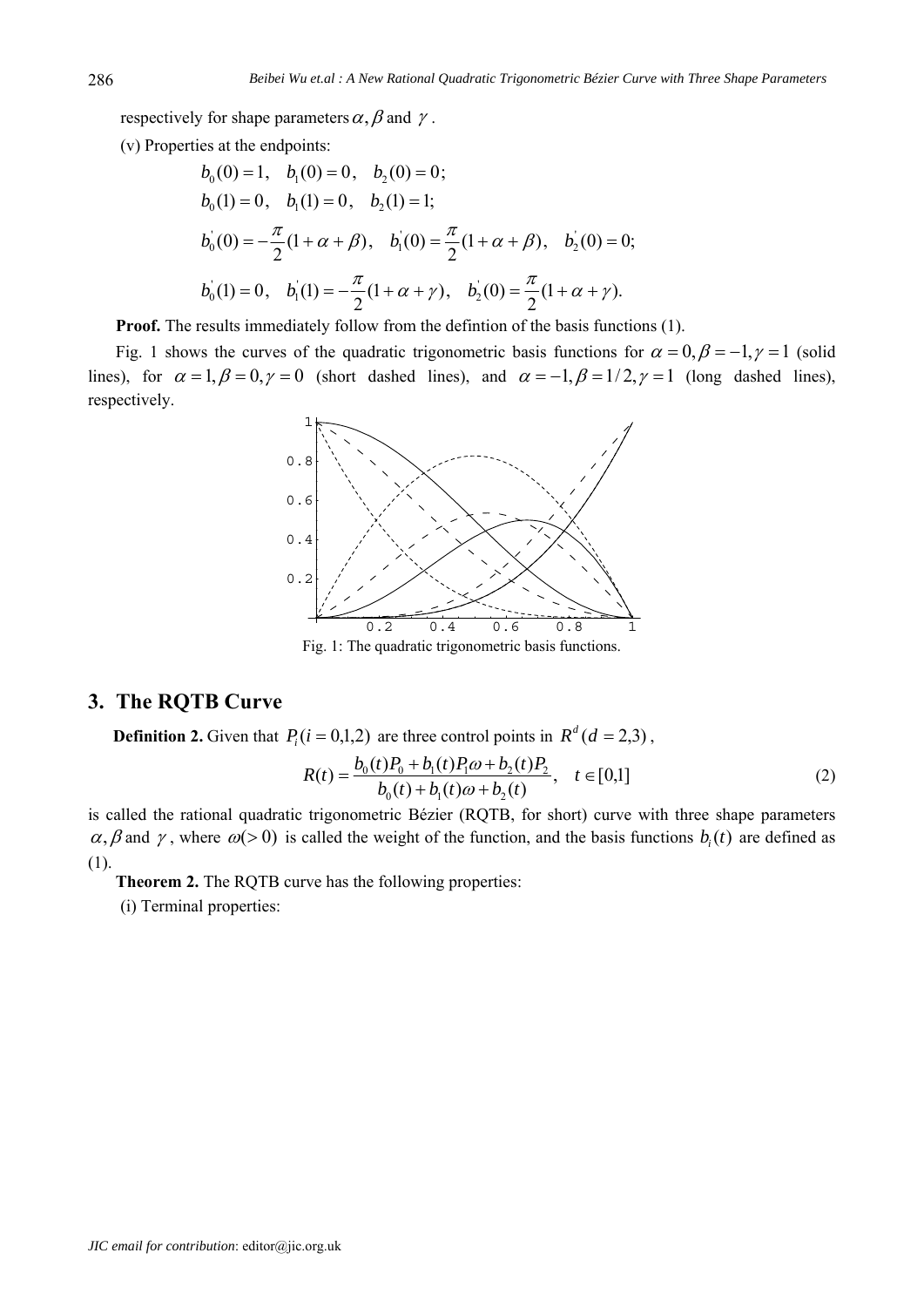$$
R(0) = P_0, \quad R(1) = P_2,
$$
  
\n
$$
R'(0) = \frac{\pi}{2} (1 + \alpha + \beta) \omega (P_1 - P_0), \quad R'(1) = \frac{\pi}{2} (1 + \alpha + \gamma) \omega (P_2 - P_1),
$$
  
\n
$$
R''(0) = \frac{\pi^2}{4} ((1 - \alpha)(1 - \gamma)(P_2 - P_0))
$$
  
\n
$$
- (2(1 + \alpha + \beta)^2 - 2(\alpha + \beta)^2 - 2\alpha\beta - (1 - \alpha)(1 - \gamma)) \omega (P_0 - P_1)
$$
  
\n
$$
+ 2(1 + \alpha + \beta)^2 \omega^2 (P_0 - P_1)),
$$
  
\n
$$
R''(1) = \frac{\pi^2}{4} ((1 - \alpha)(1 - \beta)(P_0 - P_2))
$$
  
\n
$$
- (2(1 + \alpha + \gamma)^2 - 2(\alpha + \gamma)^2 - 2\alpha\gamma - (1 - \alpha)(1 - \beta)) \omega (P_2 - P_1)
$$
  
\n
$$
+ 2(1 + \alpha + \gamma)^2 \omega^2 (P_2 - P_1)).
$$
  
\n(3)

(ii) Symmetry: If the weight  $\omega$  is kept fixed,  $P_0$ ,  $P_1$ ,  $P_2$  and  $P_2$ ,  $P_1$ ,  $P_0$  define the same RQTB curve in different parameterizations, i.e.,

$$
R(t; \alpha, \beta, \gamma, P_0, P_1, P_2) = R(1-t; \alpha, \gamma, \beta, P_2, P_1, P_0),
$$

where  $t \in [0,1]$ ,  $\alpha, \beta, \gamma \in [-1,1]$ ,  $\alpha$  with  $\beta$  and  $\gamma$  cannot be simultaneously negative.

(iii) Geometric invariance: The shape of the RQTB curve is independent of the choice of coordinates, i.e.,

$$
R(t; P_0 + q, P_1 + q, P_2 + q) = R(t; P_0, P_1, P_2) + q,
$$
  

$$
R(t; P_0 * T, P_1 * T, P_2 * T) = R(t; P_0, P_1, P_2) * T,
$$

where q is an arbitrary vector in  $R^2$  or  $R^3$ , and T is an arbitrary  $m \times m$  matrix,  $m = 2$  or 3.

(iv) Convex hull property: The RQTB curve segment must lie inside its control polygon spanned by  $P_0, P_1, P_2.$ 

**Remark 1.** If  $\omega = 1$ , the curve (2) will be called a quadratic trigonometric Bézier curve with three shape parameters. If  $\alpha = 0$ , the RQTB curve will reduce to the rational quadratic trigonometric Bézier curve with two shape parameters in [12]. For  $\alpha = -1$ ,  $\beta = \gamma = 0$  or  $\alpha = 0$ ,  $\beta = \gamma = -1$ , the RQTB curve will reduce to  $(t) = \cos^2(\frac{\pi}{2}t)P_0 + \sin^2(\frac{\pi}{2}t)P_2, t \in [0,1]$  $R(t) = \cos^2(\frac{\pi}{2}t)P_0 + \sin^2(\frac{\pi}{2}t)P_2, t \in [0,1]$ , which is a straight line between the control points  $P_0$  and  $P_2$ .

#### **4. Continuity of the Curves**

Let a RQTB curve  $R(t)$  be given as (2) and a second RQTB curve  $R^*(t)$  be defined by

$$
R^*(t) = \frac{b_0(t)P_0^* + b_1(t)P_1^*\omega^* + b_2(t)P_2^*}{b_0(t) + b_1(t)\omega^* + b_2(t)}, \quad t \in [0,1]
$$
\n
$$
(4)
$$

where the weight  $\omega^* > 0$ , three shape parameters  $\alpha^*, \beta^*, \gamma^* \in [-1,1]$  and satisfy that  $\alpha^*$  with  $\beta^*$  and  $\gamma^*$ cannot be simultaneously negative.

**Theorem 3.** Given Two segments of RQTB curves  $R(t)$  and  $R^*(t)$ , then the necessary and sufficient condition of continuity is

(i) for 
$$
C^0
$$
 continuity,

$$
P_0^*=P_2;
$$

(ii) for  $C<sup>1</sup>$  continuity,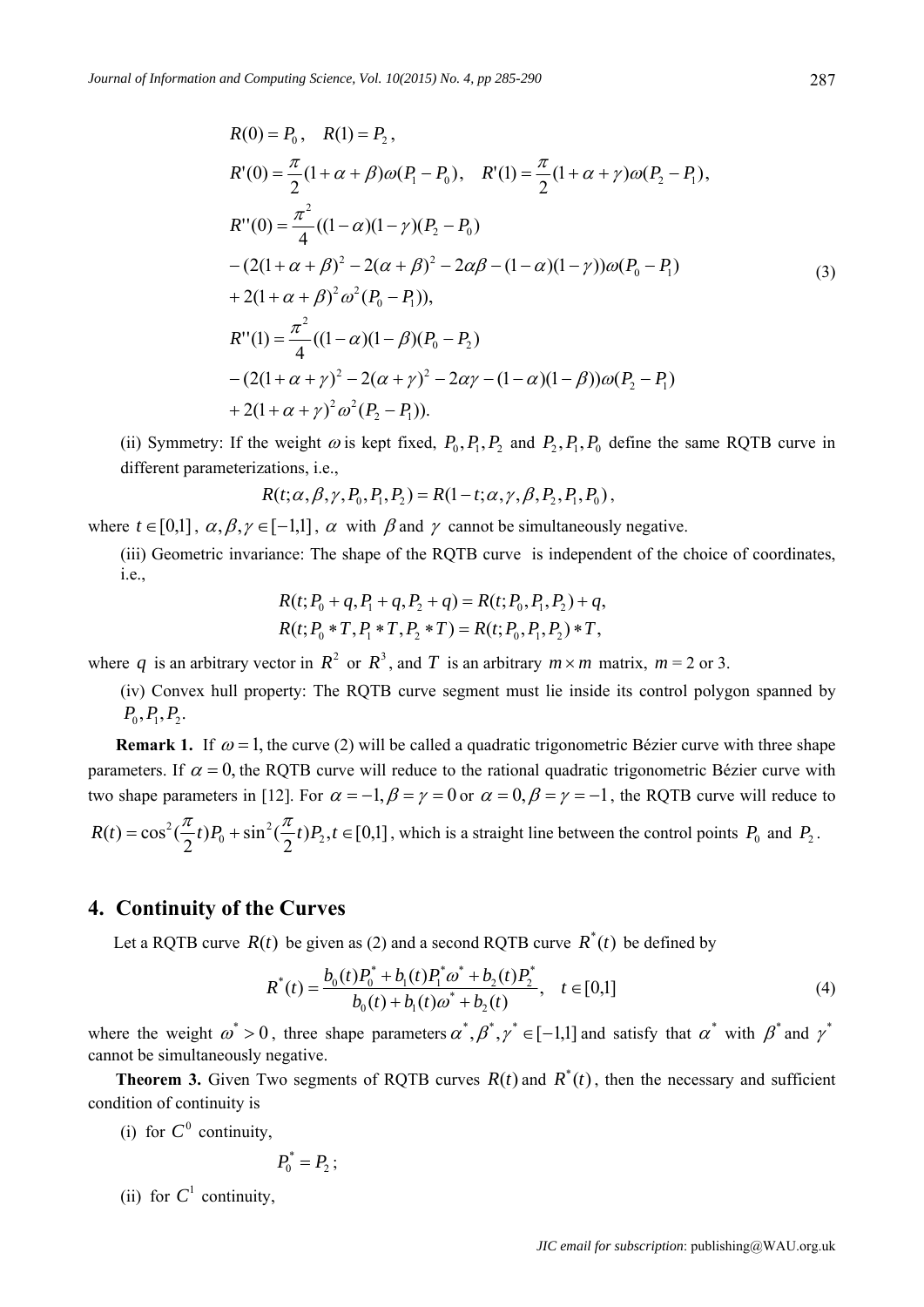*Beibei Wu et.al : A New Rational Quadratic Trigonometric Bézier Curve with Three Shape Parameters* 

$$
P_1^* - P_0^* = \frac{(1+\alpha+\gamma)\omega}{(1+\alpha^*+\beta^*)\omega^*}(P_2 - P_1);
$$

(iii) for  $C^2$  continuity,

$$
P_2^* = P_0 + 2\omega(\omega + \omega^*)(P_2 - P_1)
$$

with  $\alpha = \beta = \gamma = \alpha^* = \beta^* = \gamma^* = 0$ .

**Proof.** The result (i) is obvious for  $R^*(0) = R(1)$ .

For  $C<sup>1</sup>$  continuity, the tangents of the two curves at the joint must be equal, that is,

$$
\begin{cases}\n P_0^* = P_2, \\
 R^*(0) = R'(1).\n\end{cases}
$$

Then

$$
\frac{\pi}{2}(1+\alpha^*+\beta^*)\omega^*(P_1^*-P_0^*)=\frac{\pi}{2}(1+\alpha+\gamma)\omega(P_2-P_1).
$$

The result (ii) holds after simple reorganization.

The two curvers are joined by  $C^2$  continuity if

$$
\begin{cases}\nP_0^* = P_2, \\
R^*(0) = R'(1), \\
R^*(0) = R''(1).\n\end{cases}
$$

Taking  $\alpha = \beta = \gamma = \alpha^* = \beta^* = \gamma^* = 0$ , we obtain from (3)

$$
P_2^* - P_0^* + 2(\omega^*)^2 (P_0^* - P_1^*) = P_0 - P_2 + 2\omega^2 (P_2 - P_1).
$$

Since  $\omega^*(P_1^* - P_0^*) = \omega(P_2 - P_1)$ 0 \*  $\omega^*(P_1^* - P_0^*) = \omega(P_2 - P_1)$  and  $P_0^* = P_2$ , the result (iii) follows.

### **5. Shape Control of the RQTB Curve**

Given control points, the shape of RQTB curve can be adjusted by alerting the values of the shape parameters  $\alpha$ ,  $\beta$  and  $\gamma$ . Moreover the weight  $\omega$  offers an additional control on the curve.

In Fig.2(a), the curves are generated by setting  $\beta = \gamma = 0, \omega = 2$  and changing  $\alpha$  to  $\alpha = -1/2$  (long dashed lines) and  $\alpha = 0$  (solid lines) and  $\alpha = 1$  (short dashed lines), respectively.

In Fig.2(b), the curves are generated by setting  $\alpha = \gamma = 0$ ,  $\omega = 2$  and changing  $\beta$  to  $\beta = -1/2$  (long dashed lines) and  $\beta = 0$  (solid lines) and  $\beta = 1$  (short dashed lines), respectively.

In Fig.2(c), the curves are generated by setting  $\alpha = \beta = 0, \omega = 2$  and changing  $\gamma$  to  $\gamma = -1/2$  (long dashed lines) and  $\gamma = 0$  (solid lines) and  $\gamma = 1$  (short dashed lines), respectively.

In Fig.2(d), the curves are generated by setting  $\alpha = \beta = \gamma = 0$  and changing  $\omega$  to  $\omega =1$  (long dashed lines) and  $\omega = 2$  (solid lines) and  $\omega = 3$  (short dashed lines), respectively.

The presence of shape parameters and the weight provides an intuitive control on the shape of the curve. Fig.3 and Fig.4 show two graphs of pattern. The RQTB curves are generated by setting  $\alpha = \beta = \gamma = 0$ ,  $\omega = 2$  (solid lines),  $\alpha = \beta = \gamma = 0$ ,  $\omega = 1$  (short dashed lines),  $\alpha = 3/4$ ,  $\beta = \gamma = 0$ ,  $\omega = 1$ (long dashed lines).

288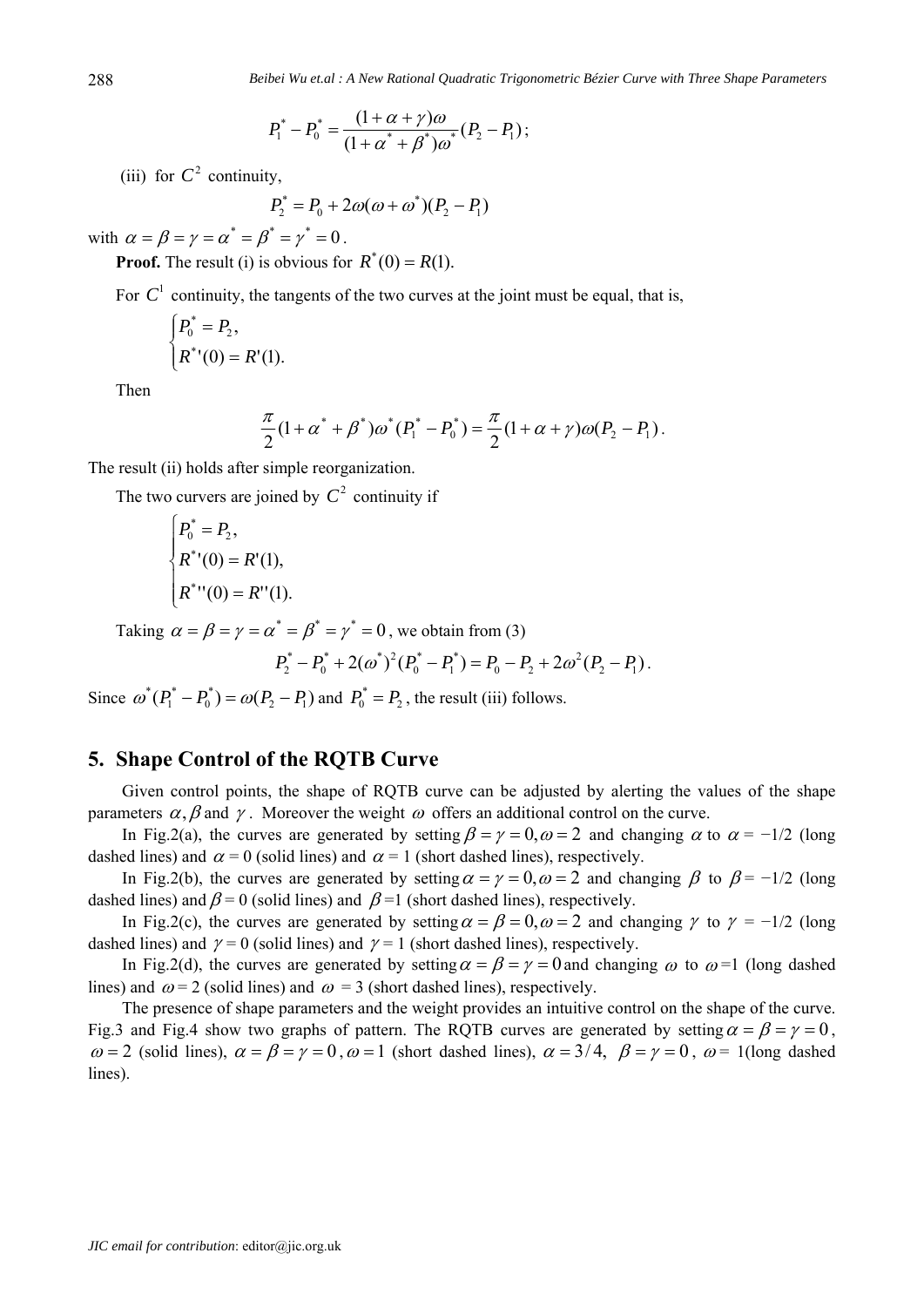

Fig. 2: The effects on the shape of RQTB curve for different values of  $\alpha$ ,  $\beta$ ,  $\gamma$  and  $\omega$ .



Fig. 4: Netlike pattern

## **6. Conclusion**

The rational quadratic trigonometric Bézier curve with three shape parameters is presented. The proposed curve enjoys all the geometric properties of the traditional rational quadratic Bézier curve. The shape of the curve can be adjusted by altering the values of shape parameters while the control polygon is